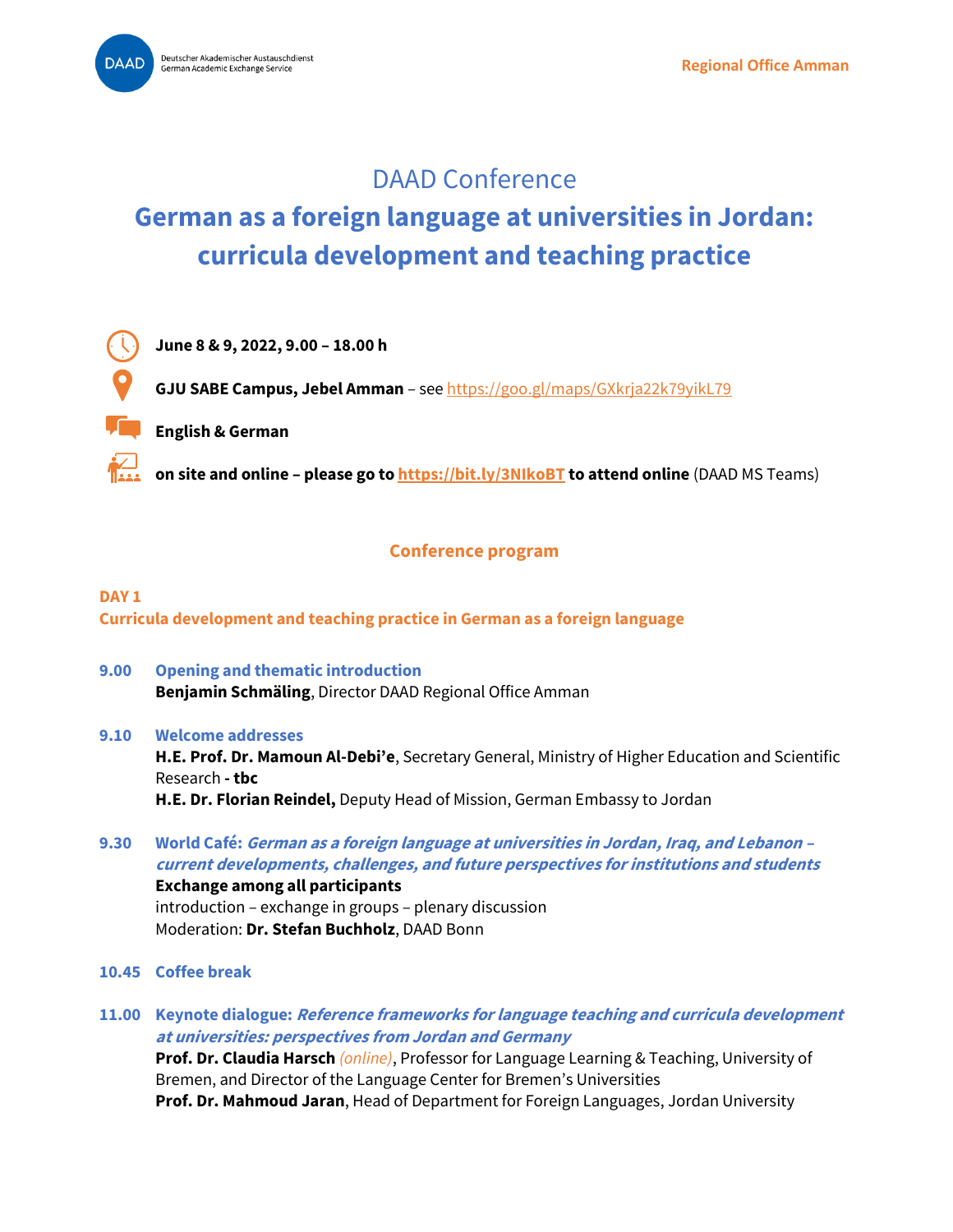Deutscher Akademischer Austauschdienst **DAAD** German Academic Exchange Service



- **12.30 Networking lunch – Zajal Restaurant** <https://goo.gl/maps/ijU7g5mijAuuB2WU9>
- **14.00 Parallel workshop sessions: Teaching German on a beginners and elementary level (A1/A2) – didactical considerations and examples of good practice**

|                  | <b>Room A (main venue)</b><br>For online participation go to:<br>https://bit.ly/3NlkoBT                                                                                          | <b>Room B (seminar room)</b><br>For online participation go to:<br>https://bit.ly/3t5ZvJj                                                                                                         |
|------------------|----------------------------------------------------------------------------------------------------------------------------------------------------------------------------------|---------------------------------------------------------------------------------------------------------------------------------------------------------------------------------------------------|
| $14.00 - 15.00:$ | Scenario didactics - authentic<br>language action in German with<br>breakthrough and waystage<br>knowledge<br>Dr. Annegret Middeke (online)<br>Georg August University Göttingen | Development of teaching materials for<br><b>German literature classes level A2</b><br>Dr. Renata Asali-van der Wal<br>Jordan University                                                           |
| $15.00 - 15.15$  | <b>Short break</b>                                                                                                                                                               |                                                                                                                                                                                                   |
| $15.15 - 16.15$  | <b>Self-Evaluation and Learning Goals</b><br>Dr. Lanja Abdul Razzaq Dabbagh<br>Dr. Awat Yakub Othman<br>Salahaddin University Erbil                                              | <b>Supplementing foreign language</b><br>speaking and pronunciation through the<br>use of digital resources<br>Julia Albrecht, Jordan University<br><b>Nicole Steinsiepen, Al Quds University</b> |

#### **16.15 Coffee break**

- **16.30 Panel discussion: Studying / Learning German – and what's next? The students' & graduates' perspective** Moderation: **Dr. Abdelnasser Hindawi**, DAAD Amman
- **17.30 Wrapping up & closing remarks**
- **18.00 End of conference day 1**